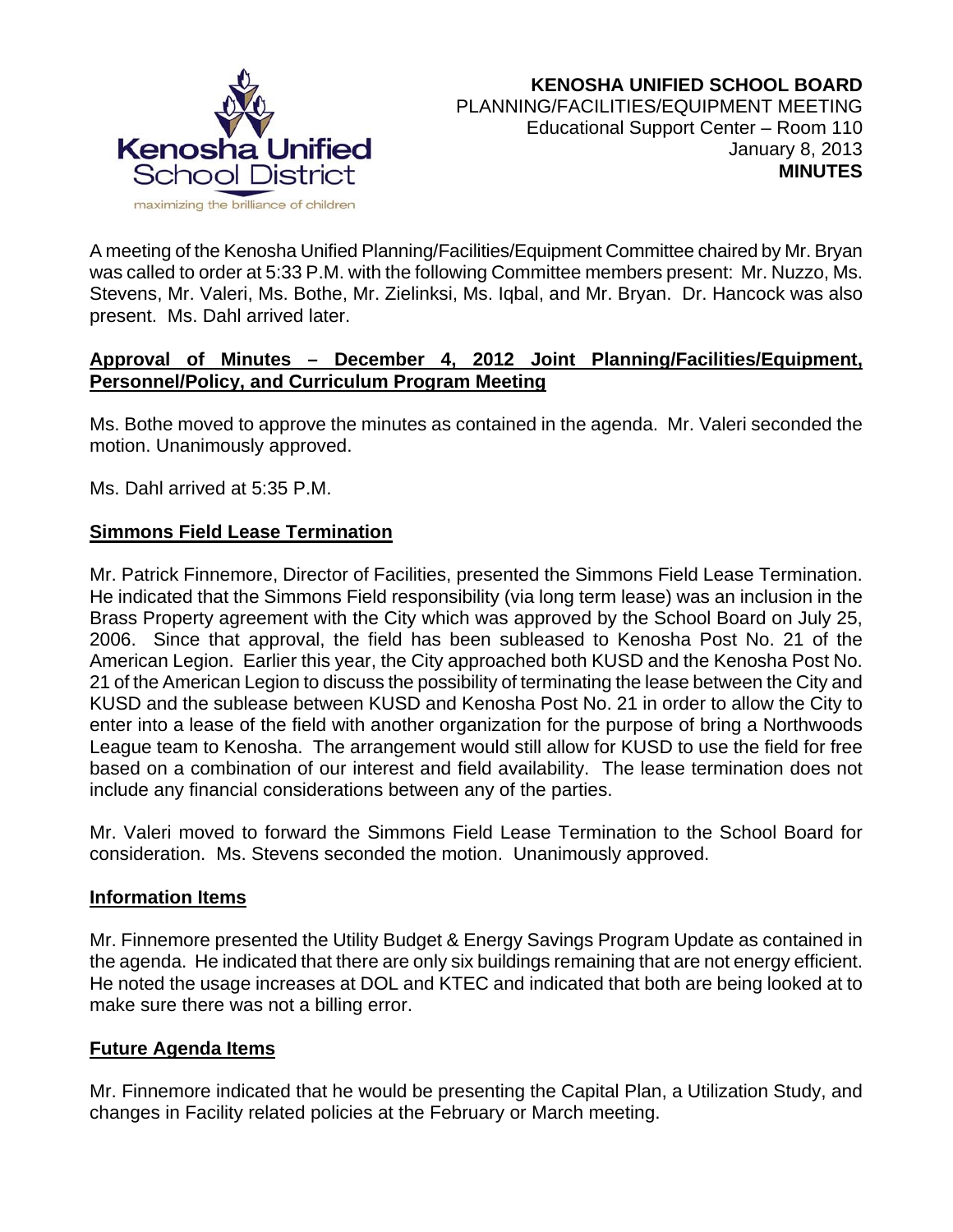Meeting adjourned at 5:41 P.M.

Stacy Schroeder Busby School Board Secretary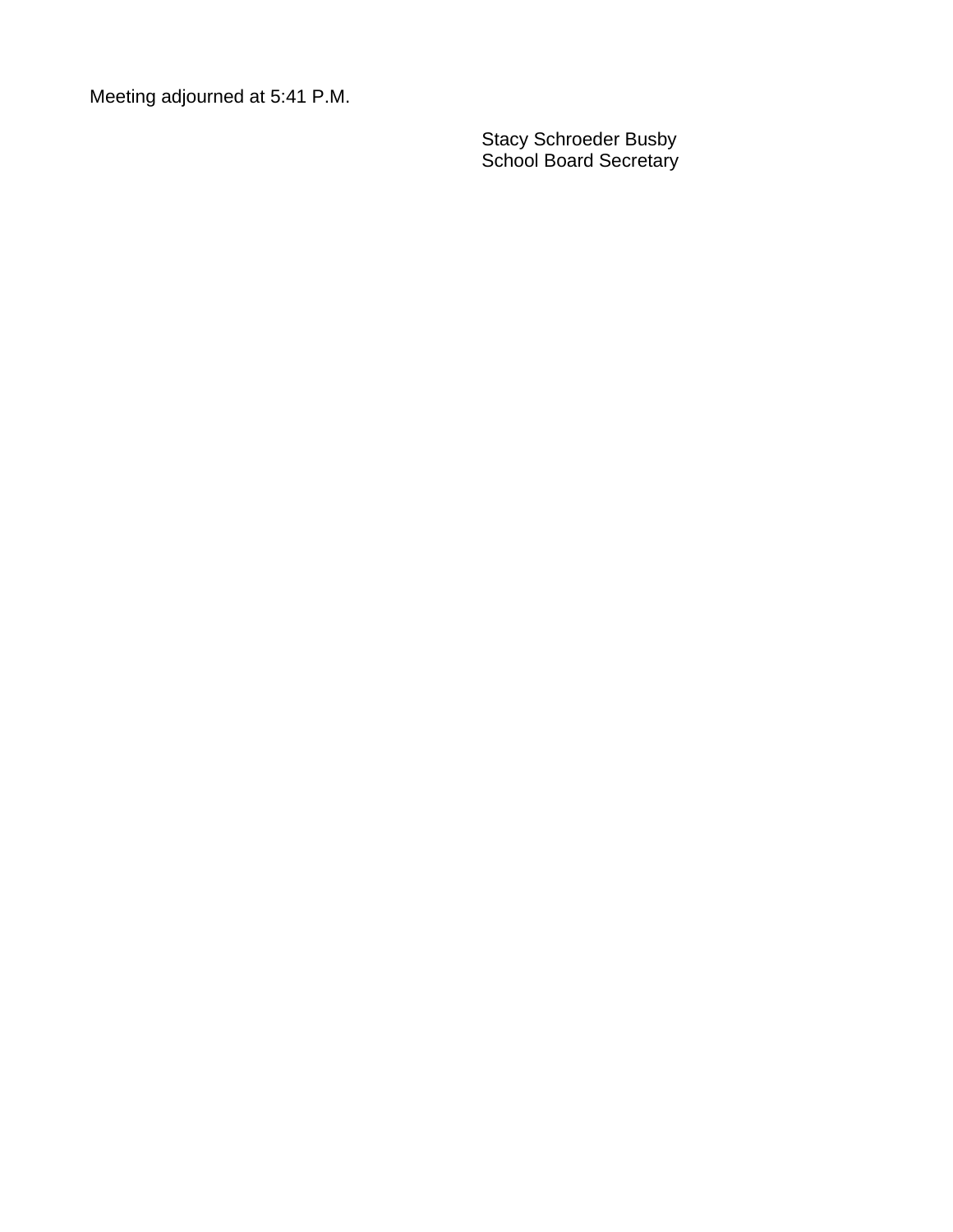

A meeting of the Kenosha Unified Personnel/Policy Committee chaired by Mrs. Coleman was called to order at 5:51 P.M. with the following Committee members present: Mrs. Taube, Mr. Gallo, Mr. Jacobs, Mr. Retzlaff, Ms. Hamilton, and Mrs. Coleman. Dr. Hancock was also present. Ms. Morrison and Mr. Wamboldt were excused. Ms. Ross was absent.

## **Approval of Minutes – December 4, 2012 Personnel/Policy and Joint Planning/Facilities/Equipment, Personnel/Policy, and Curriculum/Program Meetings**

Mr. Jacobs moved to approve the minutes as contained in the agenda. Mr. Gallo seconded the motion. Unanimously approved.

## **Policy/Rule 1240 – Access to Public Records**

Mrs. Sheronda Glass, Executive Director of Business Services, and Mr. Edward Kupka, Interim Director of Human Resources, presented Policy/Rule 1240 – Access to Public Records and indicated that the item was presented last month; however, a request from the Committee was made to postponed action to allow for time to compare the policy with the Wisconsin Records Retention Schedule for School Districts and Wisconsin State Statutes. Mrs. Glass indicated that the policy mirrors state statute.

Mr. Retzlaff moved to forward the proposed revisions to Policy/Rule 1240 – Access to Public Records to the Board of Education for approval as a first reading at the January 29, 2013 regular meeting and for a second reading at the February 26, 2013 regular meeting. Mr. Jacobs seconded the motion. Unanimously approved.

#### **Policy/Rule 5260 – Open Enrollment – Full Time**

Mr. Kristopher Keckler, Executive Director of Information & Accountability, presented Policy/Rule 5260 – Open Enrollment – Full Time and indicated that the policy is being revised to align with updated guidelines from the Department of Public Instruction which state that termination of open enrollment students due to habitual truancy must now be included in any district open enrollment policy. Therefore; the definitions, notifications and interventions that currently apply to resident students will now be consistent and apply to open enrollment students.

Mr. Jacobs moved to forward the proposed revisions to Policy/Rule 5260 – Open Enrollment – Full Time to the Board of Education for approval as a first reading at the January 29, 2013 regular meeting and for a second reading at the February 26, 2013 regular meeting. Mr. Retzlaff seconded the motion. Unanimously approved.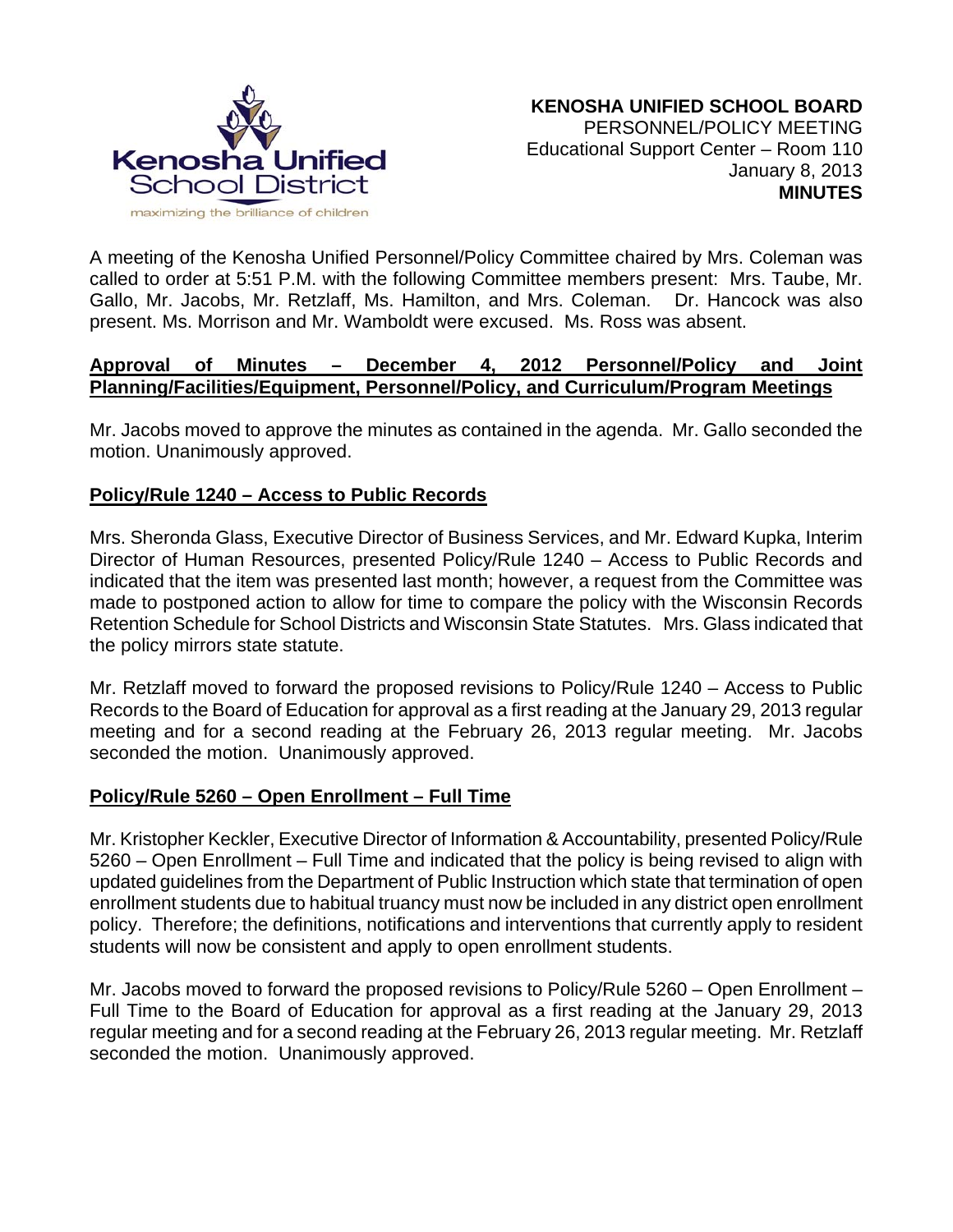# **Information Items**

There were no questions on the Recommendations Concerning Appointments, Leaves of Absence, Retirements, and Resignations.

#### **Future Agenda Items**

There were no future agenda items noted.

Meeting adjourned at 6:14 P.M.

Stacy Schroeder Busby School Board Secretary